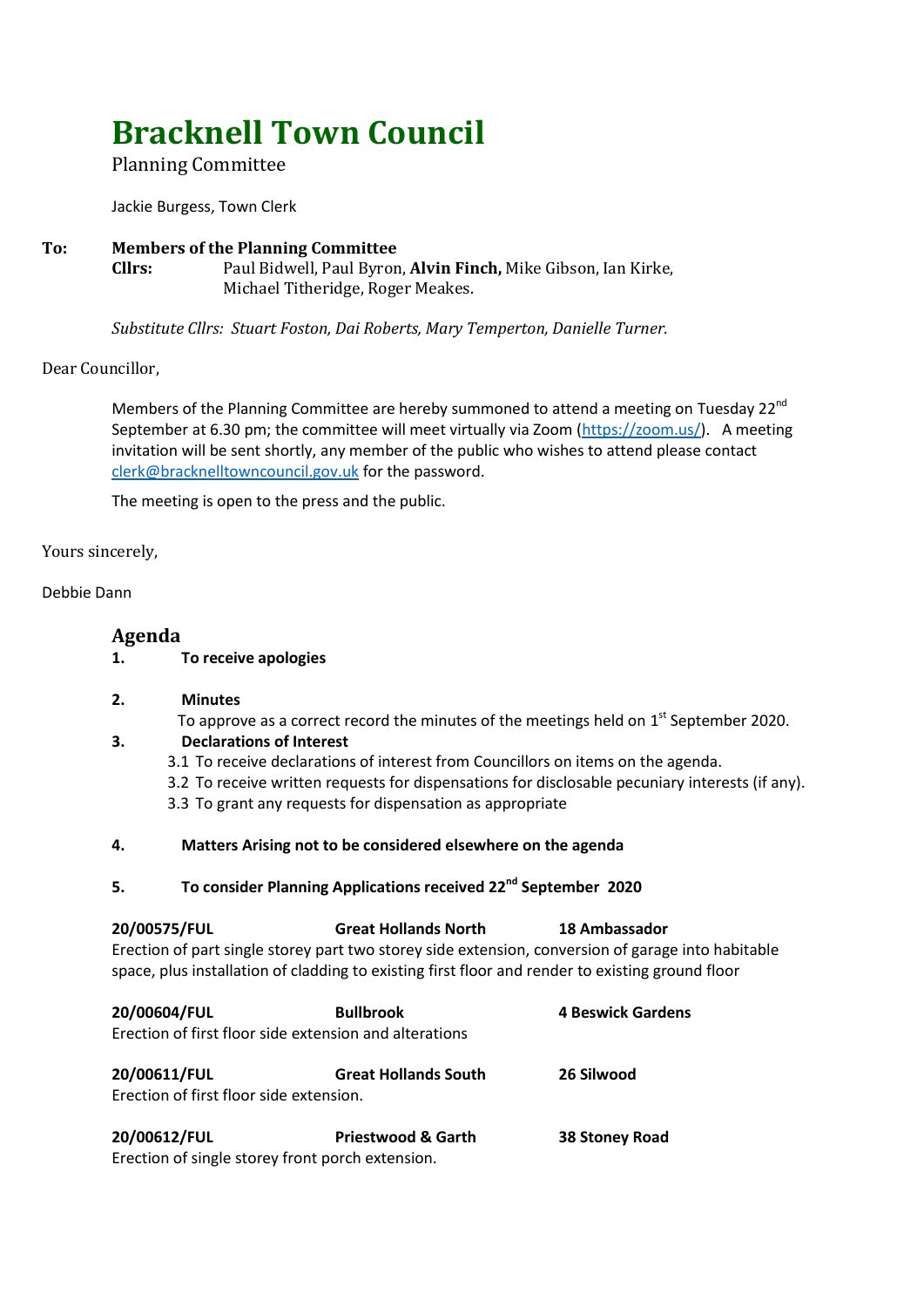| 20/00662/FUL<br>Erection of single storey extension to provide a veranda.                                                                                                                                                                                                                                           | Hanworth                                                                                                                                                                    | <b>Scout Hut, Leppington</b>                                                                                                       |  |
|---------------------------------------------------------------------------------------------------------------------------------------------------------------------------------------------------------------------------------------------------------------------------------------------------------------------|-----------------------------------------------------------------------------------------------------------------------------------------------------------------------------|------------------------------------------------------------------------------------------------------------------------------------|--|
| 20/00674/FUL                                                                                                                                                                                                                                                                                                        | <b>Crown Wood</b>                                                                                                                                                           | 1 Leicester<br>Retention of wooden shed with covered passageway and erection of fence on top of existing wall.                     |  |
| 20/00613/FUL                                                                                                                                                                                                                                                                                                        | <b>Great Hollands South</b>                                                                                                                                                 | Laboratory Cottage,<br><b>Easthampstead Park School</b>                                                                            |  |
| Development and restoration of Grade II listed commercial building, into a single dwelling, including<br>demotion of modern extensions, construction of new residential wing extension and conversion of<br>existing roof space to habitable accommodation. Erection of garage with associated parking and<br>shed. |                                                                                                                                                                             |                                                                                                                                    |  |
| 20/00618/LB                                                                                                                                                                                                                                                                                                         | <b>Great Hollands South</b>                                                                                                                                                 | Laboratory Cottage,<br><b>Easthampstead Park School</b>                                                                            |  |
|                                                                                                                                                                                                                                                                                                                     | Application for Listed Building Consent for restoration and development of existing commercial<br>building to create a single dwelling, including demolition and extension. |                                                                                                                                    |  |
| 20/00619/FUL<br>Addition of garage door to carport entrance                                                                                                                                                                                                                                                         | <b>Great Hollands North</b>                                                                                                                                                 | 24 Gull Lane                                                                                                                       |  |
| 20/00626/FUL<br>Erection of single storey front extension                                                                                                                                                                                                                                                           | <b>Bullbrook</b>                                                                                                                                                            | 23 Basemoors                                                                                                                       |  |
| 20/00630/FUL<br>existing                                                                                                                                                                                                                                                                                            | <b>Great Hollands North</b>                                                                                                                                                 | <b>10 Pheasant View</b><br>Retrospective application for erection of solid timber fence to front of garden following removal of    |  |
| 20/00679/FUL<br>Erection of single storey front porch extension.                                                                                                                                                                                                                                                    | <b>Harmans Water</b>                                                                                                                                                        | 1 Membury Walk                                                                                                                     |  |
| 20/00649/A                                                                                                                                                                                                                                                                                                          | <b>Bullbrook</b>                                                                                                                                                            | <b>Clifton/Tamar and Forth</b><br><b>House Brants Bridge</b>                                                                       |  |
| Application for 6no temporary non-illuminated flagpole advertisements                                                                                                                                                                                                                                               |                                                                                                                                                                             |                                                                                                                                    |  |
| 20/00516/FUL                                                                                                                                                                                                                                                                                                        | <b>Wildridings &amp; Central</b><br>Change of use of ground floor D2 (Assembly and Leisure) to D1 (Non-Residential Institutions).                                           | <b>Winchester House</b>                                                                                                            |  |
| 20/00623/FUL<br>Erection of single storey front and rear extensions.                                                                                                                                                                                                                                                | <b>Priestwood &amp; Garth</b>                                                                                                                                               | <b>11 Fanes Close</b>                                                                                                              |  |
| 20/00631/FUL<br>conservatory.                                                                                                                                                                                                                                                                                       | <b>Harmans Water</b>                                                                                                                                                        | <b>60 Harmans Water Road</b><br>Erection of single storey side and rear extensions following the demolition of existing garage and |  |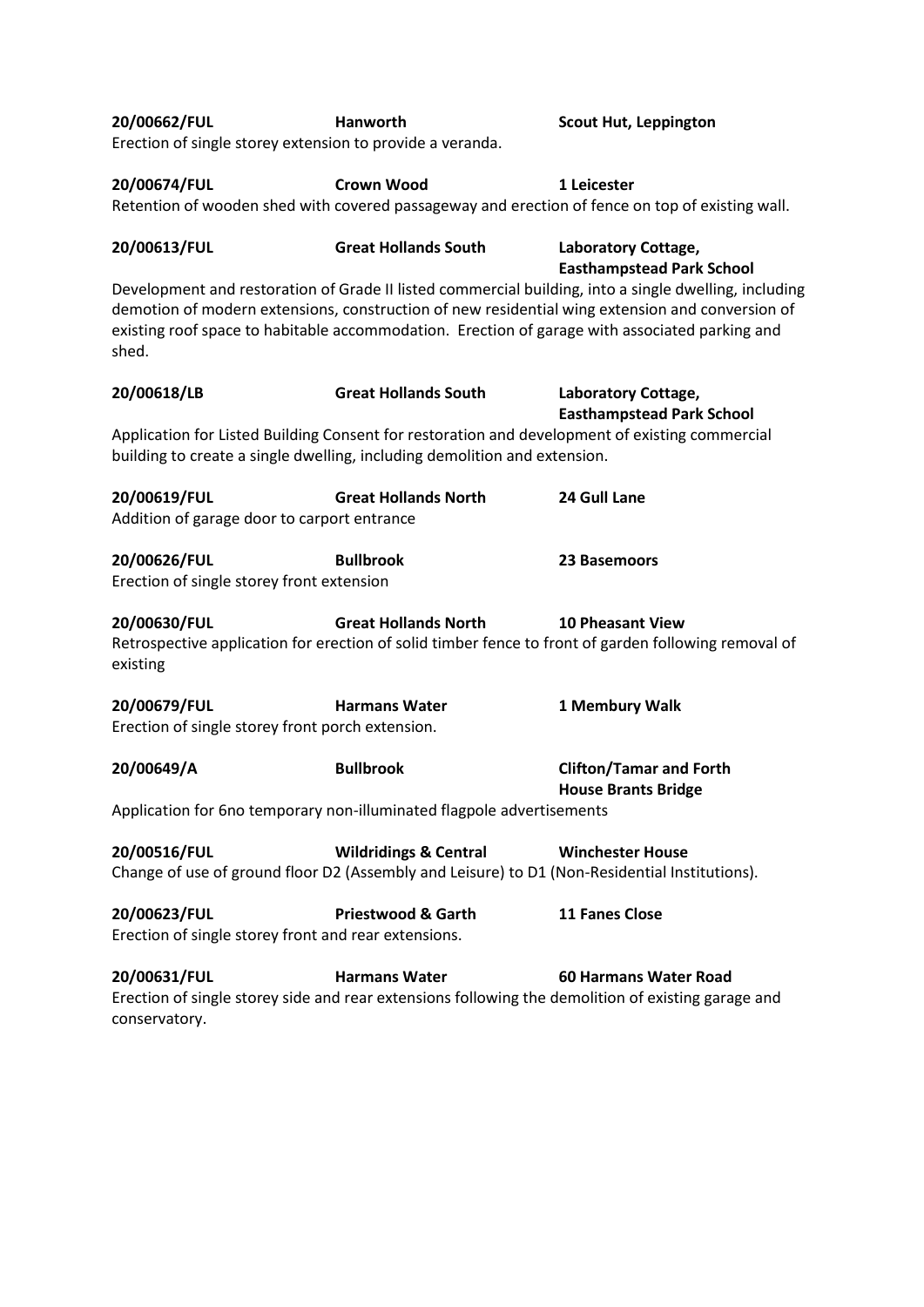| 20/00638/A                                                                                                                                                                                                                                                                                                                                               | Updating the information and event boards promoting Bracknell Town Centre                                | Wildridings & Central The Avenue Car Park, Church Road        |  |  |
|----------------------------------------------------------------------------------------------------------------------------------------------------------------------------------------------------------------------------------------------------------------------------------------------------------------------------------------------------------|----------------------------------------------------------------------------------------------------------|---------------------------------------------------------------|--|--|
| 20/00648/FUL<br><b>Harmans Water</b><br><b>Brackworth, Broad Lane</b><br>Erection of a 2.5 stories high building comprising 7no. 2 bedroom units and 3no. 1 bedroom units,<br>dormer windows, roof lights, roof lanterns, with associated parking, cycle shed, amenity space and<br>bin store (amendment to planning permission reference 16/00230/FUL). |                                                                                                          |                                                               |  |  |
| 20/00650/FUL                                                                                                                                                                                                                                                                                                                                             | <b>Bullbrook</b>                                                                                         | <b>Clifton/Tamar and Forth Houses</b><br><b>Brants Bridge</b> |  |  |
| Retrospective application for the retention of five buildings in the car park for the storage of cycles<br>and refuse                                                                                                                                                                                                                                    |                                                                                                          |                                                               |  |  |
| 20/00656/FUL                                                                                                                                                                                                                                                                                                                                             | <b>Crown Wood</b><br>Erection of first floor side and single storey rear extensions and canopy to front. | 14 Oakdale                                                    |  |  |
|                                                                                                                                                                                                                                                                                                                                                          |                                                                                                          |                                                               |  |  |
| 20/00657/FUL<br><b>Wildridings &amp; Central</b><br>20 High Street<br>Change of Use application from Betting Shop (Sui Generis) to Adult Gaming Centre (AGC)                                                                                                                                                                                             |                                                                                                          |                                                               |  |  |
| 20/00665/FUL<br>Erection of two storey side and single storey rear extensions                                                                                                                                                                                                                                                                            | <b>Priestwood &amp; Garth</b>                                                                            | 14 Winchgrove Road                                            |  |  |
| 20/00224/TRTPO<br>TPO 586 - Application to prune 1 tree                                                                                                                                                                                                                                                                                                  | <b>Bullbrook</b>                                                                                         | <b>Quadrant Court</b>                                         |  |  |
| 20/00699/OBS                                                                                                                                                                                                                                                                                                                                             | <b>Priestwood &amp; Garth</b>                                                                            | Land At Phase 2A Of The South<br><b>Wokingham SDL</b>         |  |  |

Revised/Additional details for outline application with all matters reserved except for principal means of access to the highways, for up to 215 dwellings, public open space, play areas, associated infrastructure and landscaping.

#### **6. Decision Notices**

| <b>Application no</b> | <b>Address</b>             | <b>BFB Decision</b> | <b>BTC Comments</b>                                                                                                                                                                                                                                                                                                                                                |
|-----------------------|----------------------------|---------------------|--------------------------------------------------------------------------------------------------------------------------------------------------------------------------------------------------------------------------------------------------------------------------------------------------------------------------------------------------------------------|
| 20/00484/FUL          | 117 Nuthurst               | Approval            | No Objection                                                                                                                                                                                                                                                                                                                                                       |
| 20/00528/RTD          | <b>Platform Apartments</b> | Approval            | No Objection                                                                                                                                                                                                                                                                                                                                                       |
| 20/00357/FUL          | 4 Bilton Industrial Estate | Approval            | No Objection                                                                                                                                                                                                                                                                                                                                                       |
| 20/00395/FUL          | 12-13 The Western Centre   | Approval            | No Objection                                                                                                                                                                                                                                                                                                                                                       |
| 20/00448/FUL          | 27 Ennerdale               | Approval            | B.T. Councillors have recommend<br>refusal for the following reasons:<br>1) These houses already suffer from<br>a lack of parking space causing local<br>parking congestion.<br>2) Overdevelopment of this property<br>and out of Character with the scale<br>of surrounding properties.<br>3) The potential noise/disturbance<br>caused by the many tenants of an |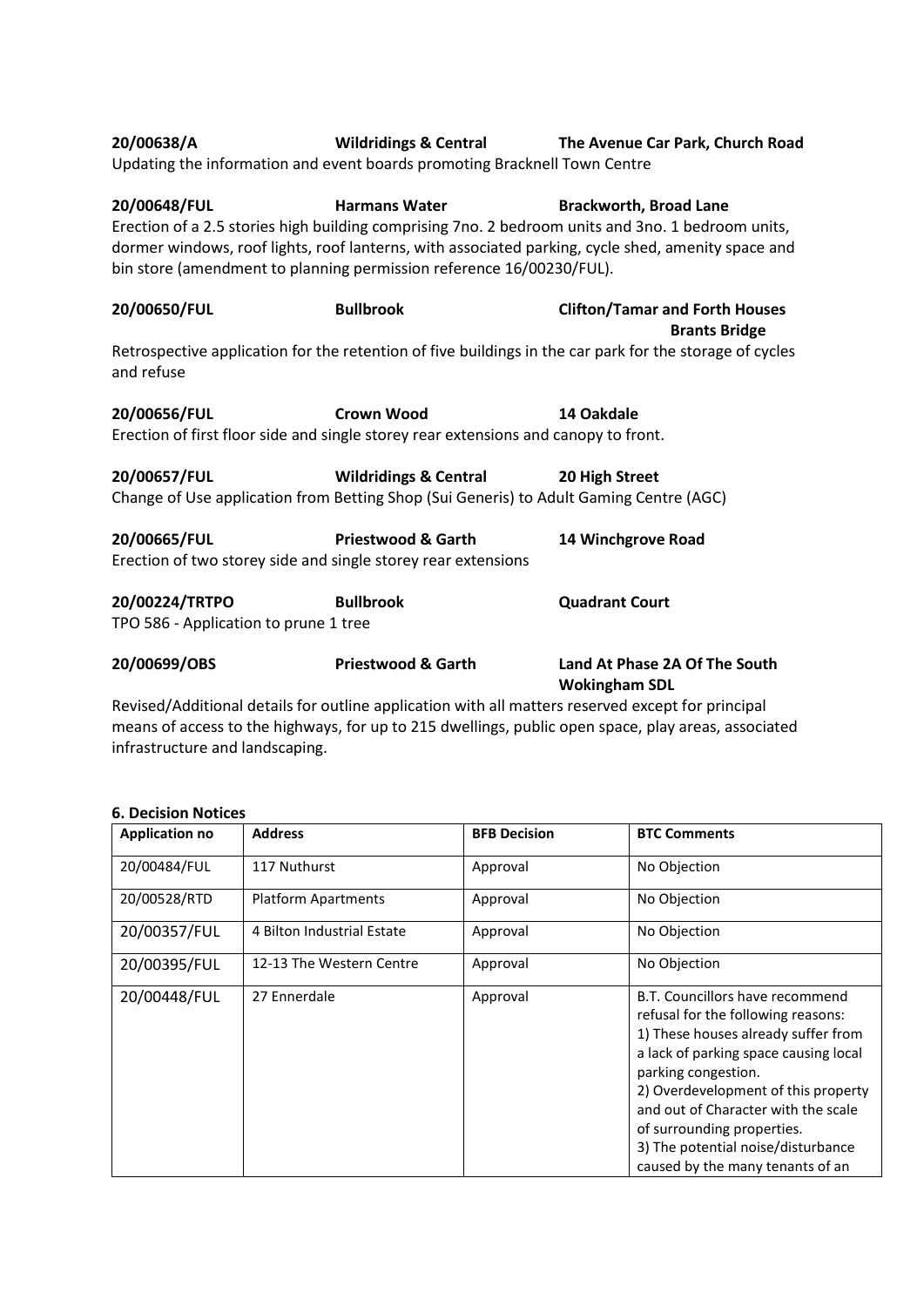|                |                                 |           | HMO being in a small residential        |
|----------------|---------------------------------|-----------|-----------------------------------------|
|                |                                 |           | square environment                      |
| 20/00518/FUL   | 26 Sparrowhawk Way              | Approval  | No Objection                            |
| 20/00331/FUL   | 5 Lauradale                     | Approval  | <b>Bracknell Town Councillors</b>       |
|                |                                 |           | recommend refusal to the change of      |
|                |                                 |           | use from amenity land to residential    |
|                |                                 |           | enclosed land. B.T.C feel the land      |
|                |                                 |           | would be better served as parking       |
|                |                                 |           | spaces in this busy area so should be   |
|                |                                 |           | kept as Amenity land and feel it is     |
|                |                                 |           | important that these are retained.      |
| 20/00373/FUL   | 16 Ptarmigan Heights            | Approval  | No Objection                            |
| 20/00349/FUL   | 77 Lily Hill Road               | Approval  | <b>Bracknell Town Councillors</b>       |
|                |                                 |           | recommend refusal to the change of      |
|                |                                 |           | use from amenity land to residential    |
|                |                                 |           | land. B.T.C feel the land would be      |
|                |                                 |           | better served as parking spaces in      |
|                |                                 |           | this busy area so should be kept as     |
|                |                                 |           | Amenity land and feel it is important   |
|                |                                 |           | that these are retained.                |
| 20/00350/OUT   | Land at Bracknell Town Football | Withdrawn | <b>B.T Councillors feel the correct</b> |
|                | Club                            |           | procedure before any application of     |
|                |                                 |           | this size is submitted would be to      |
|                |                                 |           | have an open public consultation to     |
|                |                                 |           | be seen and discussed by all local      |
|                |                                 |           | residents and authorities. The          |
|                |                                 |           | consultation should cover all aspects   |
|                |                                 |           | of this application regarding the       |
|                |                                 |           | impact it will have on the local area   |
|                |                                 |           | regarding size and scale of the         |
|                |                                 |           | development, changes to local           |
|                |                                 |           | amenities due to the site of this       |
|                |                                 |           | development and increase in traffic     |
|                |                                 |           | volume in regard to safety, parking     |
|                |                                 |           | and access. Councillor's would also     |
|                |                                 |           | like to see details for the future      |
|                |                                 |           | home of Bracknell Town Football         |
|                |                                 |           | Club. B.T Councillors would like to     |
|                |                                 |           | see this matter resolved before         |
|                |                                 |           | making any comments or decisions        |
|                |                                 |           | on this case.                           |
| 20/00107/TRTPO | 7 Sherwood Close                | Approval  | B.T. Councillors would rather see       |
|                |                                 |           | trees pruned where possible rather      |
|                |                                 |           | than removed but would concur with      |
|                |                                 |           | the recommendation of the Tree          |
|                |                                 |           | Officer.                                |
| 20/00511/FUL   | 25 Longwater Road               | Approval  | 1) More development in a small cul-     |
|                |                                 |           | de-sac which will have a negative       |
|                |                                 |           | impact in a road that already suffers   |
|                |                                 |           | with parking congestion and is          |
|                |                                 |           | becoming a recurring problem in         |
|                |                                 |           | <b>Bracknell Forest.</b>                |
|                |                                 |           | 2) Overdevelopment, this property       |
|                |                                 |           | already has a sizeable single storey    |
|                |                                 |           | rear extension adding another storey    |